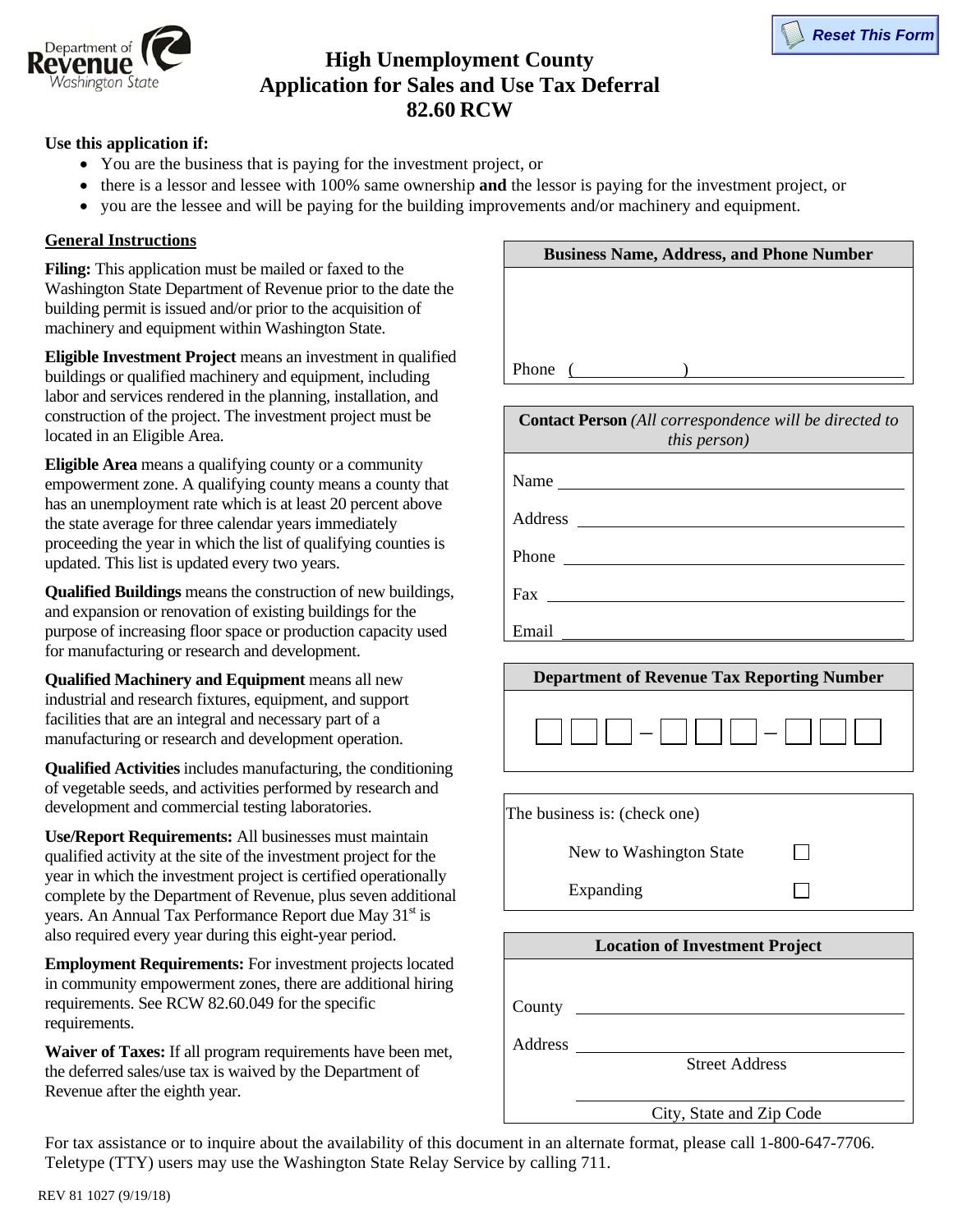|                                                                      | <b>Business Activity to be Conducted at this Facility</b>                                                  | <b>Total Costs</b>                                                                                                                                                                                                                                                          |  |
|----------------------------------------------------------------------|------------------------------------------------------------------------------------------------------------|-----------------------------------------------------------------------------------------------------------------------------------------------------------------------------------------------------------------------------------------------------------------------------|--|
|                                                                      | If additional space is needed to answer questions 1 and 2,<br>please attach additional pages.              | 7.<br><b>Total Costs</b><br>(Structure, Machinery, & Equipment) §                                                                                                                                                                                                           |  |
| 1.                                                                   | Describe your manufacturing activity at this facility:                                                     | Estimated completion date<br>8.                                                                                                                                                                                                                                             |  |
|                                                                      |                                                                                                            | <b>Apportionment of Structure</b>                                                                                                                                                                                                                                           |  |
| 2.                                                                   | Describe your research and development activities at<br>this facility, if applicable:                      | If the facility is used partly for manufacturing and<br>research and development and partly for other purposes,<br>the applicable tax deferral shall be determined by<br>apportioning the costs of construction. (Not all of these<br>categories qualify for the deferral.) |  |
|                                                                      |                                                                                                            | 9. Percentage of facility devoted to:                                                                                                                                                                                                                                       |  |
|                                                                      |                                                                                                            | Accounting/Payroll<br>$\%$                                                                                                                                                                                                                                                  |  |
|                                                                      |                                                                                                            | Administration<br>%                                                                                                                                                                                                                                                         |  |
|                                                                      |                                                                                                            | Cafeteria<br>$\%$                                                                                                                                                                                                                                                           |  |
|                                                                      | Yes<br>N <sub>o</sub>                                                                                      | <b>Common Areas</b><br>$\%$                                                                                                                                                                                                                                                 |  |
| 3.                                                                   | Are you currently paying manufacturing                                                                     | Conference & Training Rooms<br>$\%$                                                                                                                                                                                                                                         |  |
|                                                                      | or processor for hire business & occupation                                                                | <b>Customer Service</b><br>$\%$                                                                                                                                                                                                                                             |  |
|                                                                      | tax on the above described activity?                                                                       | Manufacturing<br>$\%$                                                                                                                                                                                                                                                       |  |
| 4.                                                                   | If the answer to question 3 is "No", is                                                                    | Plant offices used by direct line                                                                                                                                                                                                                                           |  |
|                                                                      | this a new manufacturing activity for                                                                      | supervisors or other managers who<br>oversee the manufacturing process<br>$\%$                                                                                                                                                                                              |  |
|                                                                      | your business?                                                                                             | Reception Area<br>%                                                                                                                                                                                                                                                         |  |
|                                                                      | <b>Estimated Investment Project Costs</b>                                                                  | Research & Development<br>$\%$                                                                                                                                                                                                                                              |  |
|                                                                      |                                                                                                            | Sales & Marketing<br>$\%$                                                                                                                                                                                                                                                   |  |
| Please only include costs that will be paid for by the<br>applicant. |                                                                                                            | Warehouse<br>$\%$                                                                                                                                                                                                                                                           |  |
|                                                                      |                                                                                                            | Other (please describe)<br>$\%$                                                                                                                                                                                                                                             |  |
| 5.                                                                   | Structure:                                                                                                 | 100 %<br><b>Total</b>                                                                                                                                                                                                                                                       |  |
|                                                                      | Date building permit will be issued<br>Construction of new structure(s)<br>\$                              | 10. Percentage of cogeneration energy produced and<br>devoted to internal use, if applicable:                                                                                                                                                                               |  |
|                                                                      | Leasehold improvements paid for                                                                            | Manufacturing<br>$\%$                                                                                                                                                                                                                                                       |  |
|                                                                      | $\frac{1}{2}$<br>by applicant                                                                              | <b>Research and Development</b><br>%                                                                                                                                                                                                                                        |  |
|                                                                      | Expansion or renovation to expand<br>floor space or production capacity<br>\$                              | Other (please describe)<br>$\%$                                                                                                                                                                                                                                             |  |
|                                                                      | <b>Total Structure Costs</b><br>\$                                                                         |                                                                                                                                                                                                                                                                             |  |
| 6.                                                                   | Machinery & Equipment:                                                                                     |                                                                                                                                                                                                                                                                             |  |
|                                                                      | Date equipment is to be acquired                                                                           | 100%<br><b>Total</b>                                                                                                                                                                                                                                                        |  |
|                                                                      | <b>Purchase Price</b><br>\$                                                                                |                                                                                                                                                                                                                                                                             |  |
|                                                                      | \$<br>Less contract price                                                                                  |                                                                                                                                                                                                                                                                             |  |
|                                                                      | Fair market value of previously owned<br>machinery and equipment that is new to<br>the State of Washington |                                                                                                                                                                                                                                                                             |  |
|                                                                      | Total Machinery & Equipment Costs \$                                                                       |                                                                                                                                                                                                                                                                             |  |